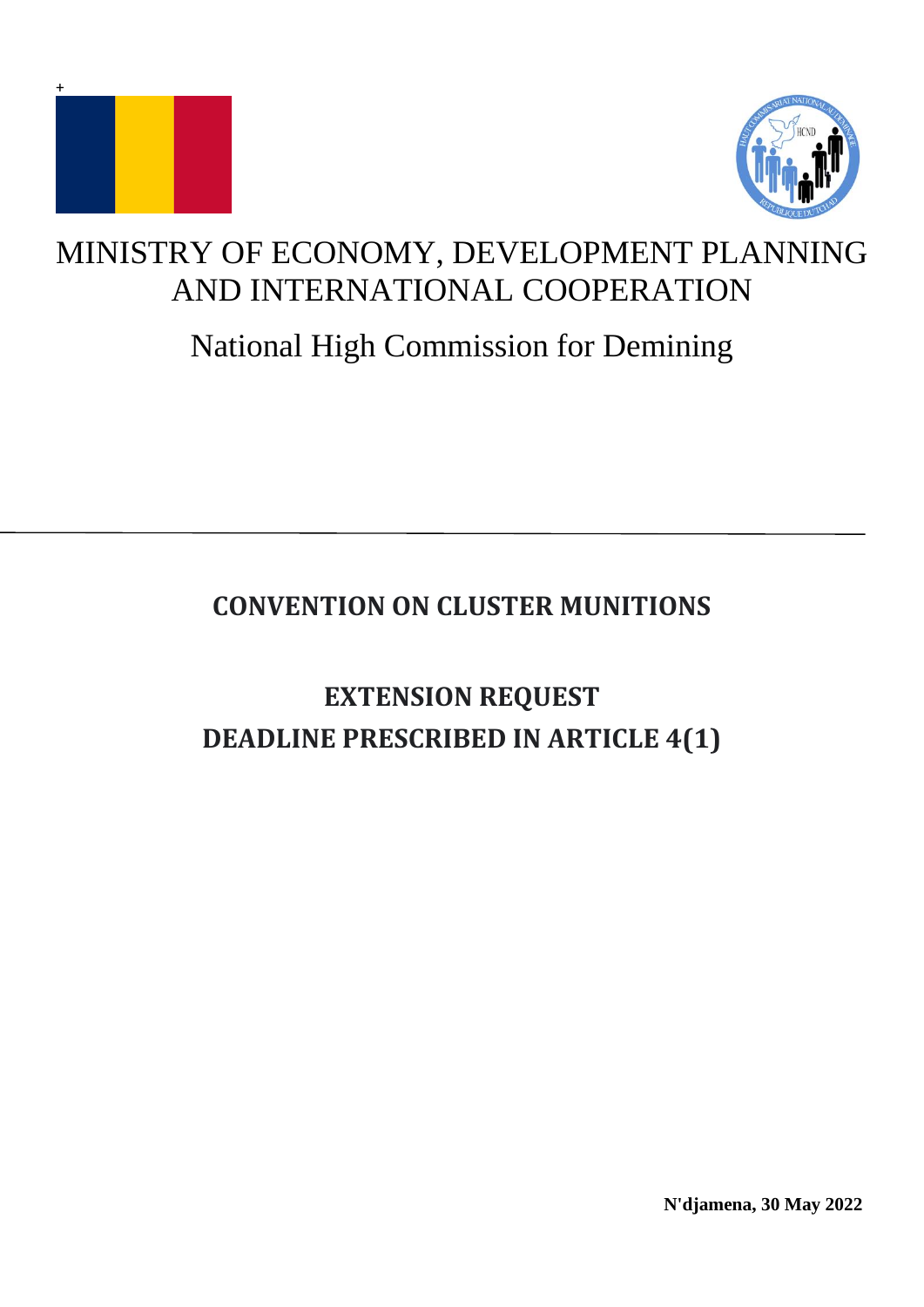# **POINT OF CONTACT: General Brahim Djibrine Brahim**

**Coordinator of the National High Commission for Demining (HCND)**

### **MINISTRY OF ECONOMY, DEVELOPMENT PLANNING AND INTERNATIONAL COOPERATION**

**Mobile Phone: + 23566 29 96 86**

**N'Djamena, Chad**

#### **1. Summary**

Chad signed the Convention on Cluster Munitions on 3 December 2008 and ratified it on 26 March 2013. To this end, it is in accordance with Article 3 of the CCM which stipulates that all States Parties should not stockpile cluster munitions and transfer them to other countries.

Chad officially declared in December 2021 that to its knowledge all ERW contaminated areas under its jurisdiction are cleared. However, the Province of Tibesti, which has not yet been the subject of a non-technical survey, to assess the extent of the contamination and the volume of work to be done.

Extension duration

Extension start date: 1 September 2023

Extension details requested period: 01 year

Extension deadline: October 2024

Risks:

• Inability to mobilize resources for non-technical survey activities

• The change in the security situation limits access to certain suspected areas in the Province of Tibesti. Assumption:

• Development of national capacity to resolve any additional risk areas discovered.

# **2. Origins**

- 1. It was in 1987, after the withdrawal of Libyan troops from Borkou-Ennedi-Tibesti (BET), that the Government of Chad discovered the extent of contamination by mines and by Explosive Remnants of War (ERW) in these regions that cover about a third of the country. With the return of the displaced populations, many accidents took place among the civilian population, in particular around the towns of Faya-Largeau, Fada and Bardaï .
- 2. To deal with this problem, the Chadian Government has contributed to the operations by deploying a national army engineering unit in Fada to begin demining and clearance of these localities and surrounding villages. Following numerous accidents and faced with the scale of the problem, the decision was taken to transfer this demining and clearance mission to engineering units of the Chadian Army after they had been trained by the French army.
- 3. During the conflict between Libya and Chad (1987-1988), the Chadian National Army and the French Army were called upon in the departments of L'Ennedi, Borkou and south of Tibesti. A particular effort was given in the sectors of Faya-Largeau, and Bedo . The operations consisted of demining and clearing these localities and the surrounding villages in order to come to the aid of the sedentary and nomadic communities and to allow the forces to move in safety in this region of the North of the country.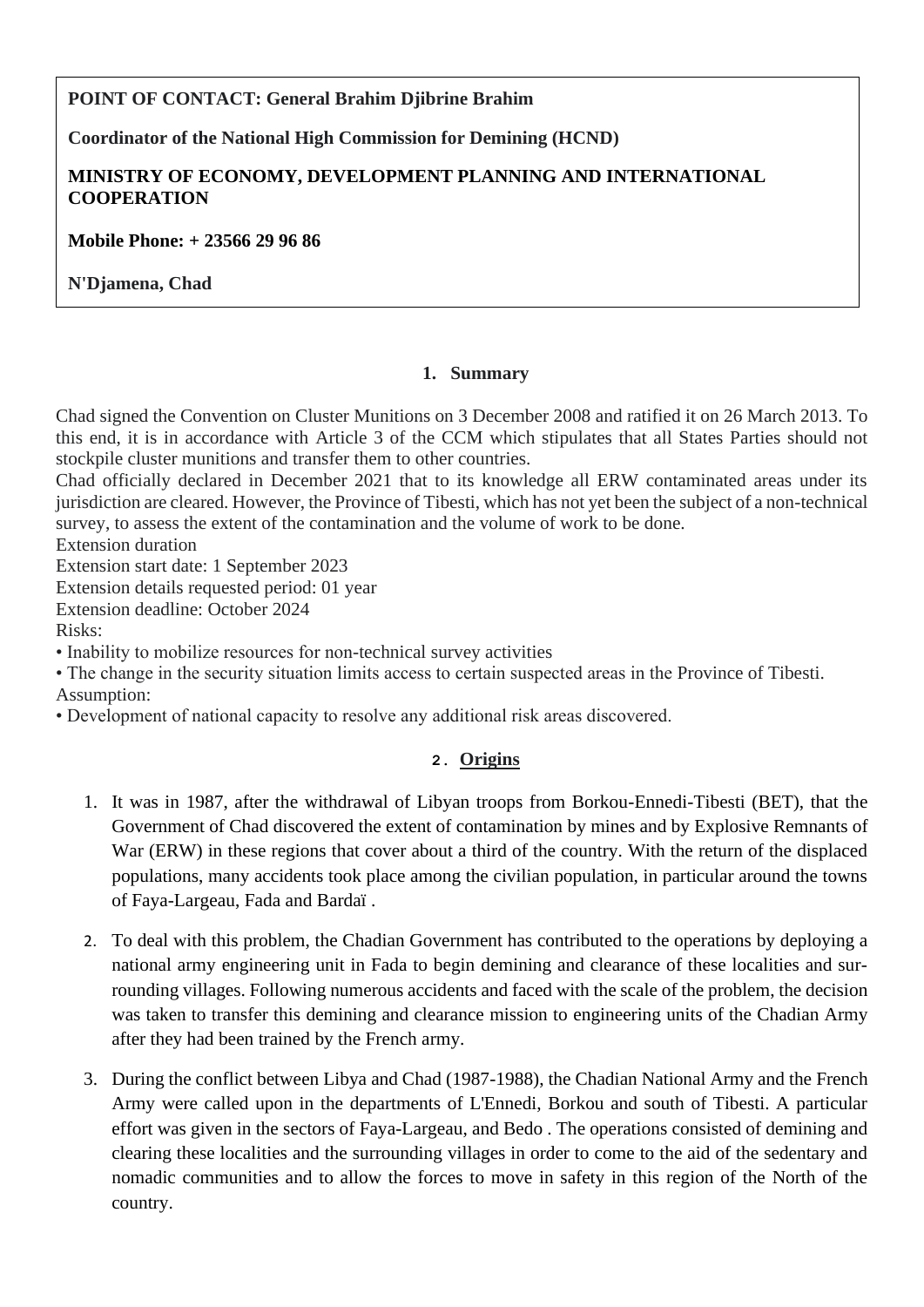- 4. In 1996, given the persistence of accidents, the President of the Republic of Chad financed recognition of Borkou-Ennedi-Tibesti (BET) in order to: produce an objective file, obtain the information necessary to appeal to the community to finance the revival of demining and clearance operations. In 1997, the dossier submitted following this recognition enabled the Government to appeal to the United Nations. The United Nations then sends a team to the field to carry out a feasibility study.
- 5. In 1999, Chad carried out an impact study on the whole country. Due to constraints related to insecurity in the North, the study cannot be conducted in the department of Tibesti, which is recognized as one of the departments most affected by contamination by mines and ERW. The data turned out to be far from the reality on the ground. In addition, the teams that took part in carrying out the survey were forced to stay away from the minefields reported by the communities. This survey was an excellent initial assessment tool, but it showed its limits in terms of exact knowledge of the location and the contours of the affected areas. The information collected did not allow detailed knowledge of the contamination.
- 6. In 2000, Chad deployed demining teams for the first time. These teams are deployed in Faya Largeau and Fada in the departments of Ennedi and Borkou. The operations are carried out under the supervision of international operators who contract the personnel of the National Demining Centre. In 2004, Chad was forced to relocate most of the resources to the border with Sudan. At the same time, demining activities in the Ennedi (Oadi Doum minefield) continue. Between 2006 and 2007, Chad carried out a technical survey on the southern part of Tibesti (road of wells), and undertook to secure the Zouar-Zouarké-Bardaï axis.
- 7. From 2010 to 2012, Chad carried out a technical survey of the entire country. The results obtained do not include any data on the department of Moyen Chari and the northern part of Tibesti, but confirm that with Tibesti, the two other most affected departments are Ennedi and Borkou: Tibesti: 38 zones, Borkou : 24 zones, Ennedi: 4 zones.
- 8. The results of the 1999 impact study and those of the technical survey from 2010 to 2012 show that the sectors at risk cover a total area of 61,231,143 square meters. Based on this information, the government decided to prioritize the departments of Borkou, Ennedi and Tibesti.

From September 2020 to April 2021, in accordance with Article 4 of the Convention on Cluster Munitions, Chad, with the financial support of the European Union, carried out technical survey and clearance activities in the area of Delbo then known to be contaminated with cluster munitions; a total area of 742,657 m2 was cleared and 11 AO1 SCH type cluster munitions were destroyed. It is important to note that three (03) containers of cluster munitions were identified and destroyed in Kaourchi in the province of Borkou.

It should be noted that contamination by cluster munitions is simultaneous with that of mines and explosive remnants of war. The last area contaminated by cluster munitions existing under the jurisdiction of Chad is the site of Delbo in Ennedi Ouest which was cleared and made available on 20 October 2021.

#### **Mine action structure**:

The National High Commission for Demining (HCND) was created by Decree No. 133 of 19 May 1998 and reorganized by Decree No./PR/PM/MEP/07, defining central services and regional operations centres.

The HCND's mission is to: implement the national humanitarian program to fight against mines and unexploded ordnance in all their aspects throughout the country, in order to allow populations to live in safety and to make economic, social and healthcare progress possible.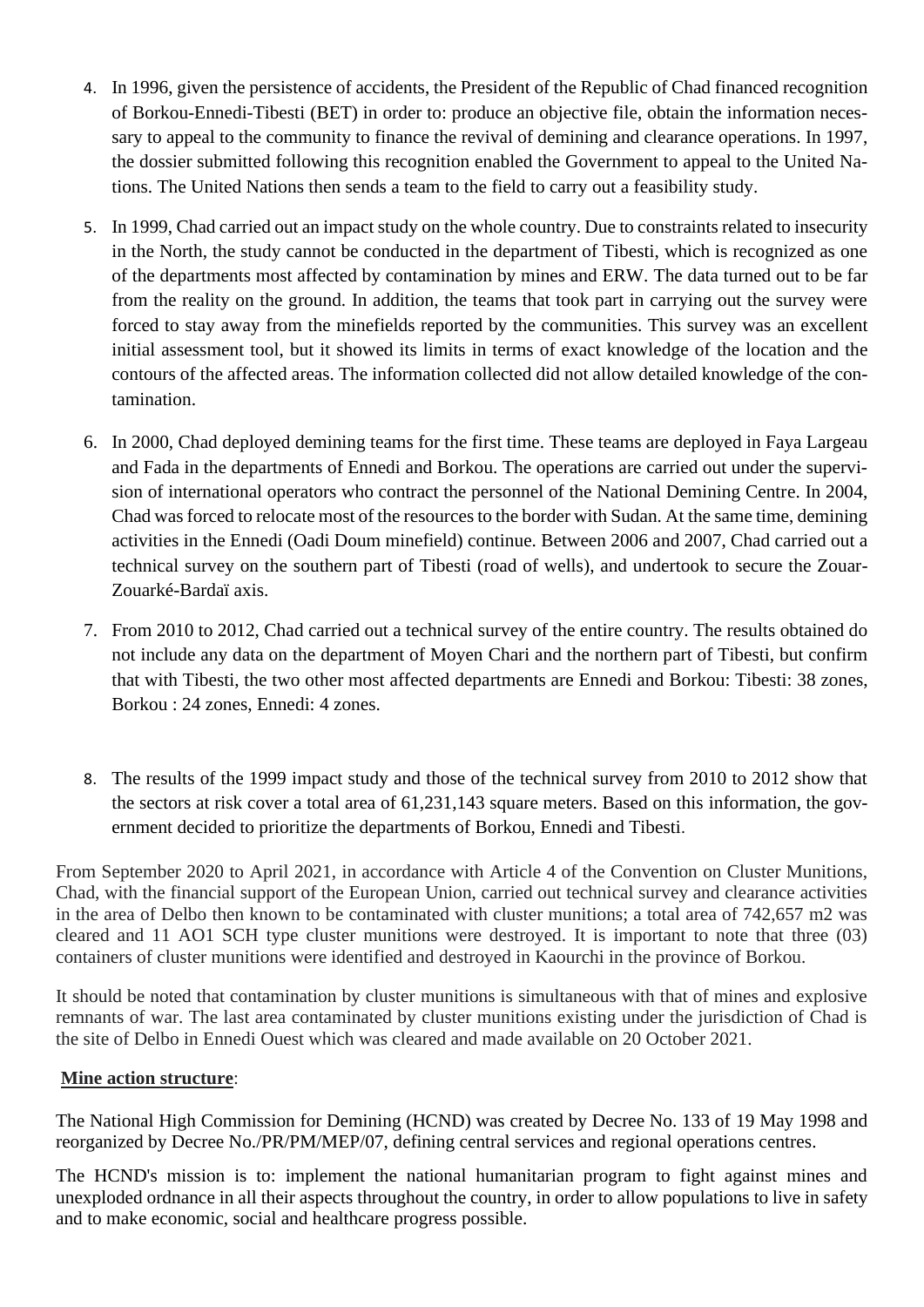The National High Commission for Demining is organized into Central Services and Regional Centres for

Demining Operations. It includes:

#### **Central services**

- ➢ Coordination Office
- ➢ 04 departments (Operations and Technical Logistics Department; Training and Human Resources Department; Planning, Project Monitoring and Victim Assistance Department; Administrative, Financial and Equipment Department)

#### **Provincial Demining Centers**

- ➢ 04 Provincial Centers (Bardai, Faya, Fada, Abéché)
- ➢ 02 Sub Provincial Centers (Zouar and Am-timan).

#### **National mine action standards**

Twenty-two standards are in place, which conform to the International Mine Action Standards (IMAS). All mine action activities are carried out in accordance with the National Standards for Mine Action in Chad (NNAMT). In November 2021, some national standards were revised. Currently, Chad does not have a national standard for NTS but plans to develop one; meanwhile, for the purposes of the case, reference is made to IMAS 08.10

#### **Province of Tibesti**

Located in the far north of the country, the Province of Tibesti has five departments. It is an area for tourism and agriculture. After having been the scene of several decades of armed confrontations, the Province of Tibesti is not only the most mined, but also the most contaminated by ERW with a high probability of finding even cluster bombs.

Tibesti is undoubtedly the most disadvantaged province of the regions of Chad socio-economically. This situation is essentially due to its isolation due to natural causes (remoteness from decision-making and commercial centres, difficult terrain) aggravated by the politico-military troubles that Chad experienced which affected this region for four decades and the consequences are still noticeable.



**Terrain images of the Province of Tibesti**

From this contamination, the result is a deeply dilapidated economic and social situation, painfully felt by the population, which translates into extreme poverty and a feeling of isolation and frustration which cannot continue without risk. A thousand kilometres away from the capital, this province is characterized by an extreme climate, the absence of roads, a rudimentary health infrastructure which make any demining operation difficult from a logistical point of view and which cause premature wear of equipment. In terms of health, an aerial means of evacuation must be essential to ensure the safety of the deminers and to allow, if necessary, their immediate evacuation to the capital.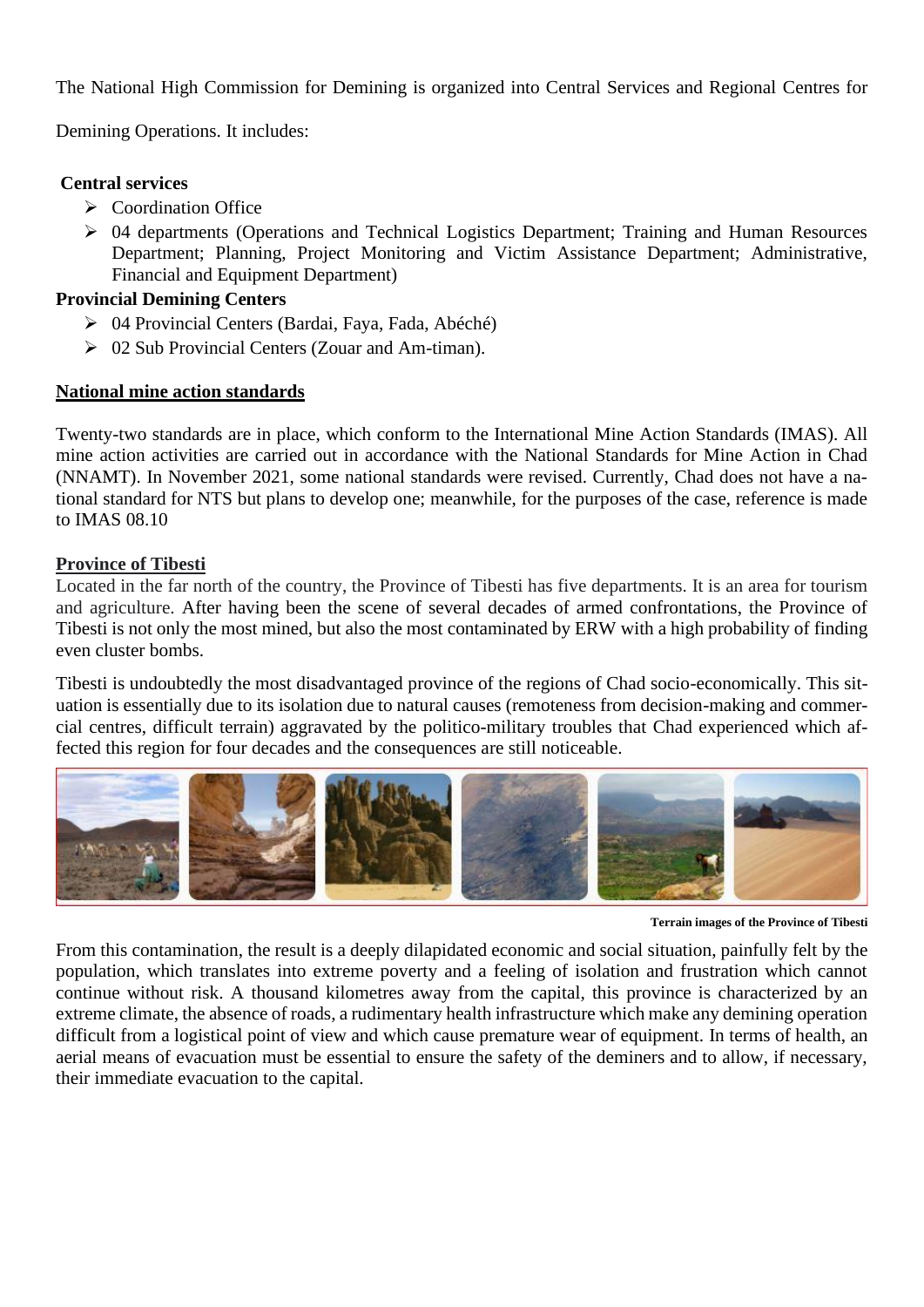

Much of Tibesti province has not been covered by nontechnical surveys. It is possible that other suspected hazardous areas will be identified in the future. In order to remedy any remaining contamination in the Tibesti Province, Chad's National Humanitarian Demining Program, with the support of the Chadian Government and its partners, has planned to carry out a Non-Technical Survey (NTS) to confirm or negate the presence of cluster munitions

### **3. Risk Education and Victim Assistance**

Risk Education activities are carried out with communities and other at-risk groups across the country by the National Mine Action Authority supported by accredited implementing partners. Activities are carried out using social behaviour change communication by aligning materials with audience needs and using appropriate means and channels that are:

Deployment of MRE agents in targeted communities, use of materials such as picture boxes suitable for children and adults, billboards and raising awareness of the risk or through mass media. MRE teams will ensure that the public understands the different types of gear, namely, anti-personnel and antivehicle mines, improvised devices, cluster munitions and others. The target group will also be informed about markings and road signs. Explosive ordnance risk education refers to educational activities that aim to reduce the risk of injury from explosive ordnance by raising awareness and promoting behaviour change among "at risk" groups within communities and in the workplace. nationwide population, including the dissemination of public information, education and training, and community liaison. MRE should ensure that men, women and children in affected communities are aware of the risks associated with mines/cluster munitions and are encouraged to behave in ways that reduce the risk to people and their property

Assistance to victims in Chad, which refers to a set of activities, is the least developed component because due to a lack of financial means, the strategies developed are not implemented, namely: Ageand gender-sensitive assistance to the victims, including emergency and continuing medical care, rehabilitation and psychological support, as well as the provision of assistance for their social and economic life. In Chad, generally anything that explodes through ignorance is considered a mine. This is why it is very difficult for us to provide an update on cluster munitions casualties.

However, faced with the gravity of the situation, UNCEF intervenes mainly in Lake Chad in the provision of clothing, food, medical (prosthesis, orthosis) and crutches. Through the PRODECO project funded by the European Union, Humanity and Inclusion intervenes in the socio-economic field in the provinces of Borkou and Ennedi.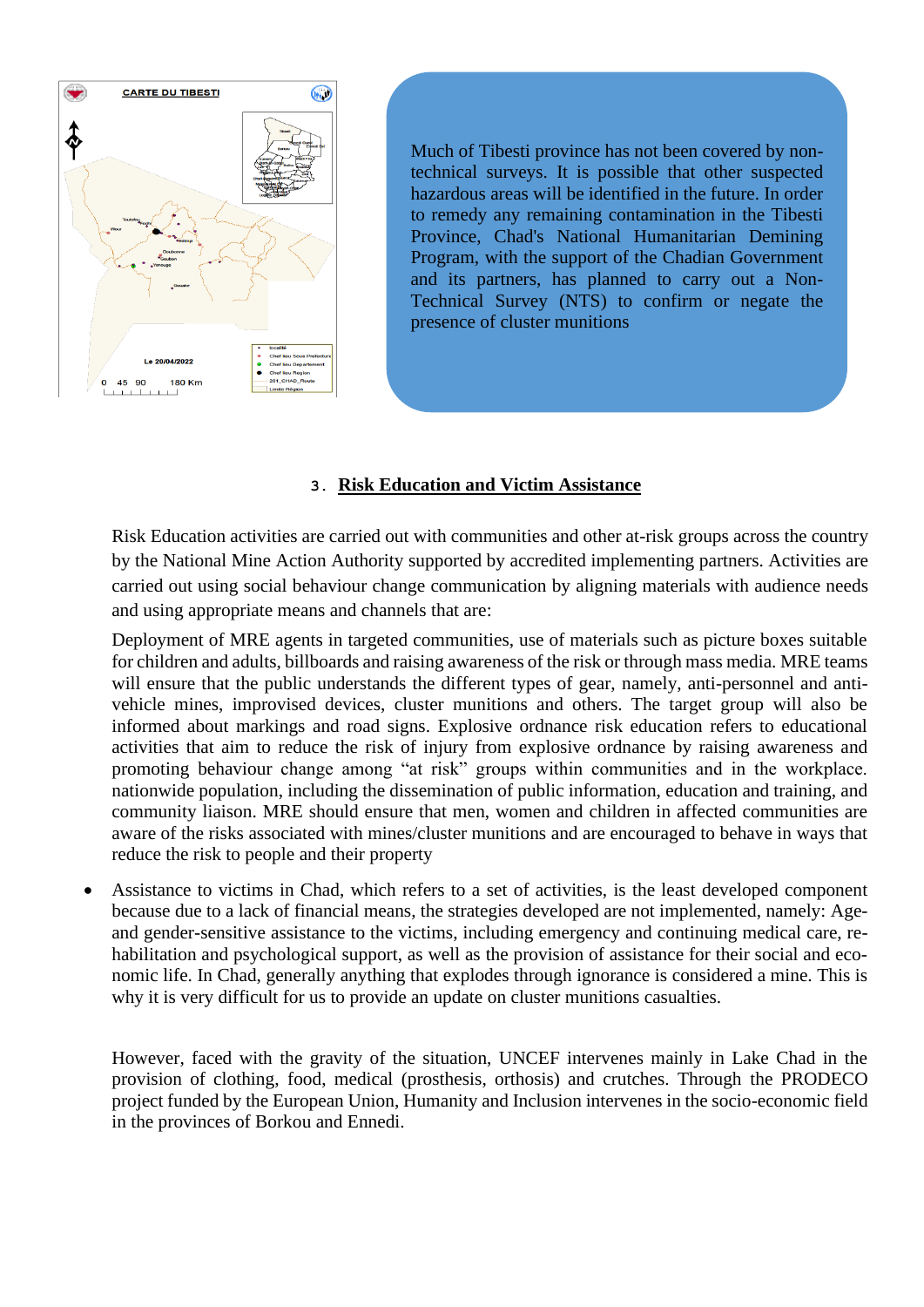#### **4. Proposed work plan**

Chad is requesting an extension period of one year to conduct a non-technical survey to identify the extent of areas contaminated by cluster munitions. The total area of suspected hazardous areas planned for this nontechnical survey is 19,049,801 m2.

It is estimated that an initial period of two months will be required to complete the team mobilization process. This includes identifying the funding, personnel, equipment and other resources needed to deploy five nontechnical survey teams to identify dangerous areas in five departments of the Tibesti Province (Bardaï, Wour, Zouar, Aouzou and Emi Koussi).

Once these five teams have been deployed and the contaminated areas have been identified, a detailed work plan including the estimated time required for each task/location identified will be drawn up, including the assumptions made to carry out the calculation. Because to date Chad does not have a precise reading of the contamination of Tibesti by cluster munitions.

# **5. Rationale and resource mobilization plan**

The support of partners in the fight against cluster munitions will be invaluable for Chad to guarantee the implementation of Article 4 of the Convention and achieve its completion.

To date, with the closure of the PRODECO project, financial visibility is lacking for the years to come, which naturally makes it difficult to deploy the non-technical survey teams.

Despite this, the HCND continues to advocate with international actors and the Chadian government, in the hope that the European Commission will further invest in the demining sector and that the Chadian government will contribute to some extent to ensure field operations. There is no real visibility that makes it possible to make a concrete projection.

In relation to the Chadian Government, it has the political will and the desire to contribute financially and in kind to the cost of the program that is to say, very likely to maintain its contribution for the payment of salaries and the operating costs of the HCND structure at 1,331,520 Euros per year. The necessary means of transport will be made available by the Chadian State

Provisional budget for the deployment of five non-technical investigation teams:

#### **Amount to be mobilized from donors to conduct non-technical surveys in the 05 departments of the province of Tibesti**

| Line items                     | Amount / Euros |
|--------------------------------|----------------|
| <b>Operational staff costs</b> | 45,593         |
| Running cost                   | 65,600         |
| <b>Total</b>                   | 115,193        |

;

With the technical and financial support of its partners, and in view of the results of the non-technical survey, Chad will take the necessary measures to eradicate cluster munitions from its territory, in particular:

- Present a detailed work plan, providing specific information
- Pursue contacts with international partners and States Parties in a position to provide assistance in support of cluster munitions clearance activities;
- Continue to provide information on the status of implementation of the convention and provide updates on implementation at informal and formal meetings of the Convention as well as through its transparency reports